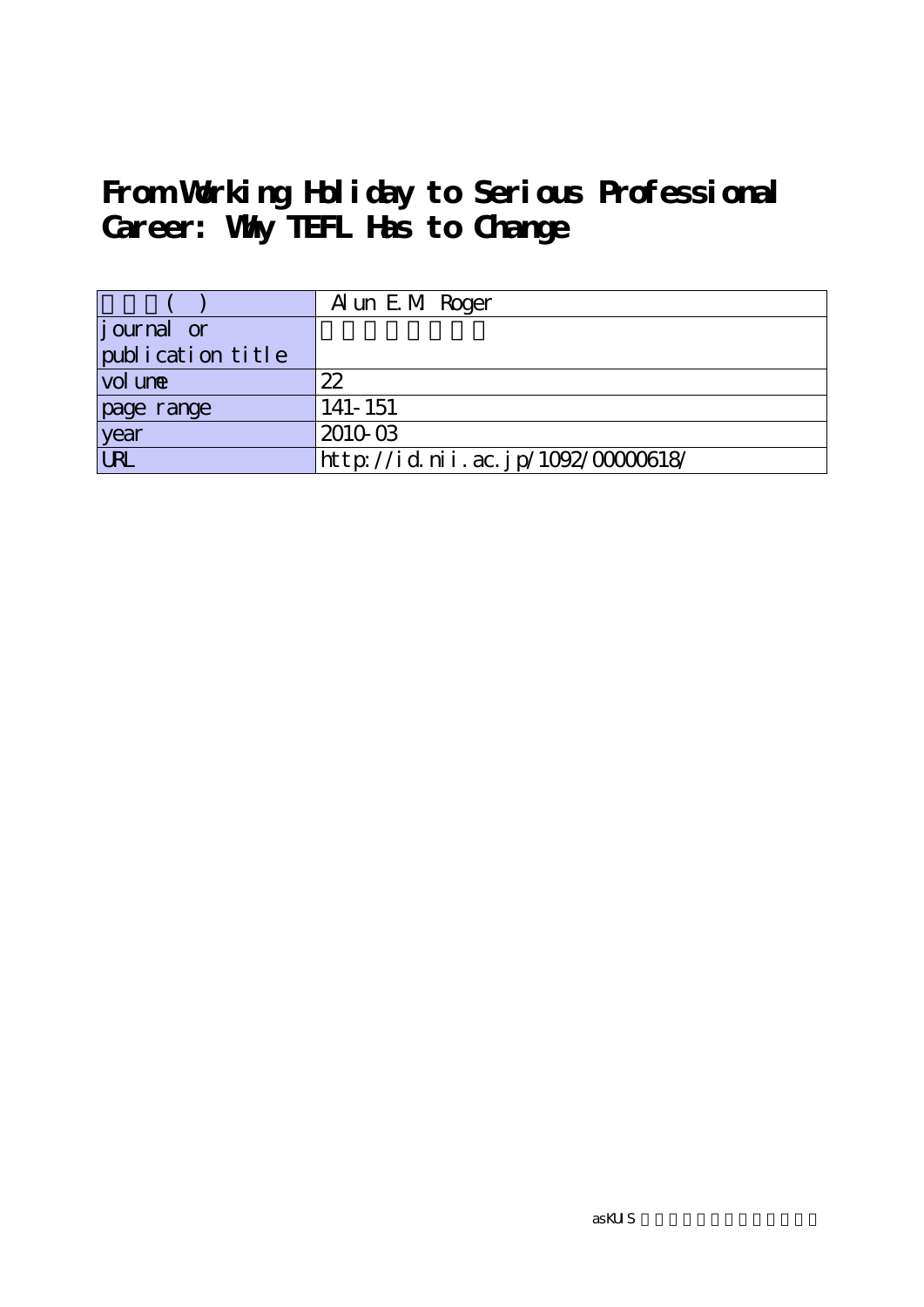Alun E.M. Roger

## **Abstract**

TEFL is a profession struggling to survive in the world of the 21st century.

Citing evidence such as the jailing of a TEFL teacher in Sudan and the fraudulent activity and bankruptcy of one of Japan's largest private language schools, this essay uncovers evidence of an EFL industry that is fundamentally lacking in professional standards.

The paper argues that the TEFL profession and the EFL industry are being seriously harmed by the recruitment of teachers who have no clear vocation in mind; by the limited scope of their training; and by the lack of ethical and professional accountability apparent in some of the largest private language schools.

Calling on the industry's stakeholders (including TEFL teachers, public and private language schools, government policymakers, the awarding and accrediting bodies worldwide), the author appeals for the establishment of a global organisation that would establish and maintain exacting professional standards for TEFL schools and individual teachers alike, defeat the amateurism that is currently crippling the industry and ensure that all aspects of the industry are properly accountable.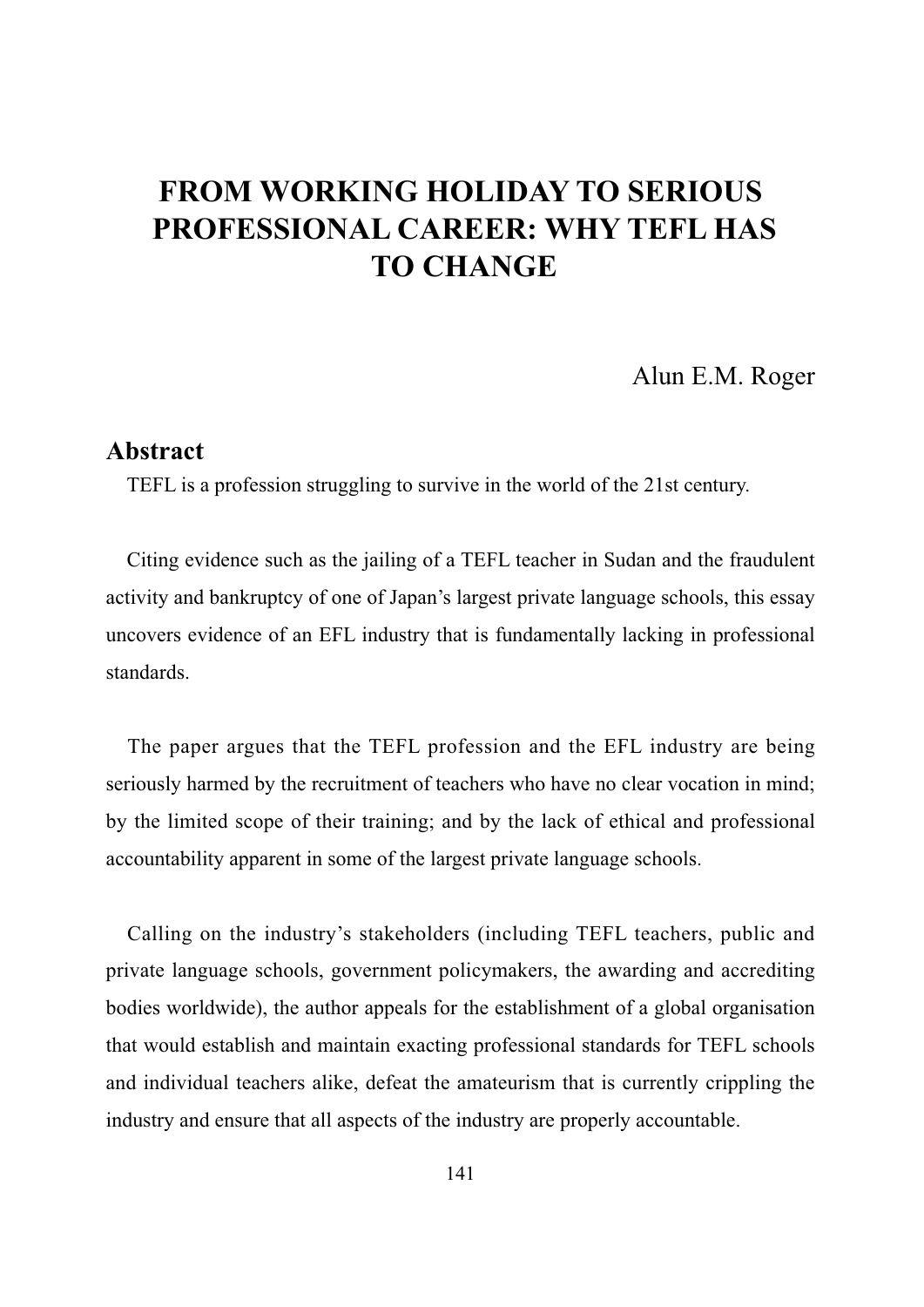The Journal of Kanda University of International Studies Vol. 22(2010)

## **Introduction**

What does the 2007 imprisonment of an English teacher in Sudan for blasphemy have in common with the bankruptcy and collapse of one of Japan's largest private English language schools?

To the casual observer, very little. But dig a little deeper and you will discover that all is not well in the TEFL industry. In fact, both incidents are symptoms of a malaise that has been quietly eating away at the very heart of this profession. To continue this medical analogy: the malaise is so acute that it threatens the very survival of the patient. And, to make matters worse, the patient currently shows little willingness to make the radical changes necessary to ensure survival.

Therefore, the objectives of this paper are to: -

- 1) Identify the serious shortcomings and inadequacies of the TEFL industry, and their impact on learners and teachers alike.
- 2) Argue for a radical overhaul so TEFL remains a viable global industry in the 21st century.
- 3) Make recommendations aimed at helping the profession to recover from its current malaise and to develop and prosper.

## **Professional Image**

The first key concern is over the deliberate dumbing-down of our profession's image and the consequences this has for the future. Next time you are on the internet, google "TEFL" and sit back in astonishment at the number of private companies sporting hook lines such as: "earn while you travel", "fund your travels" and "learn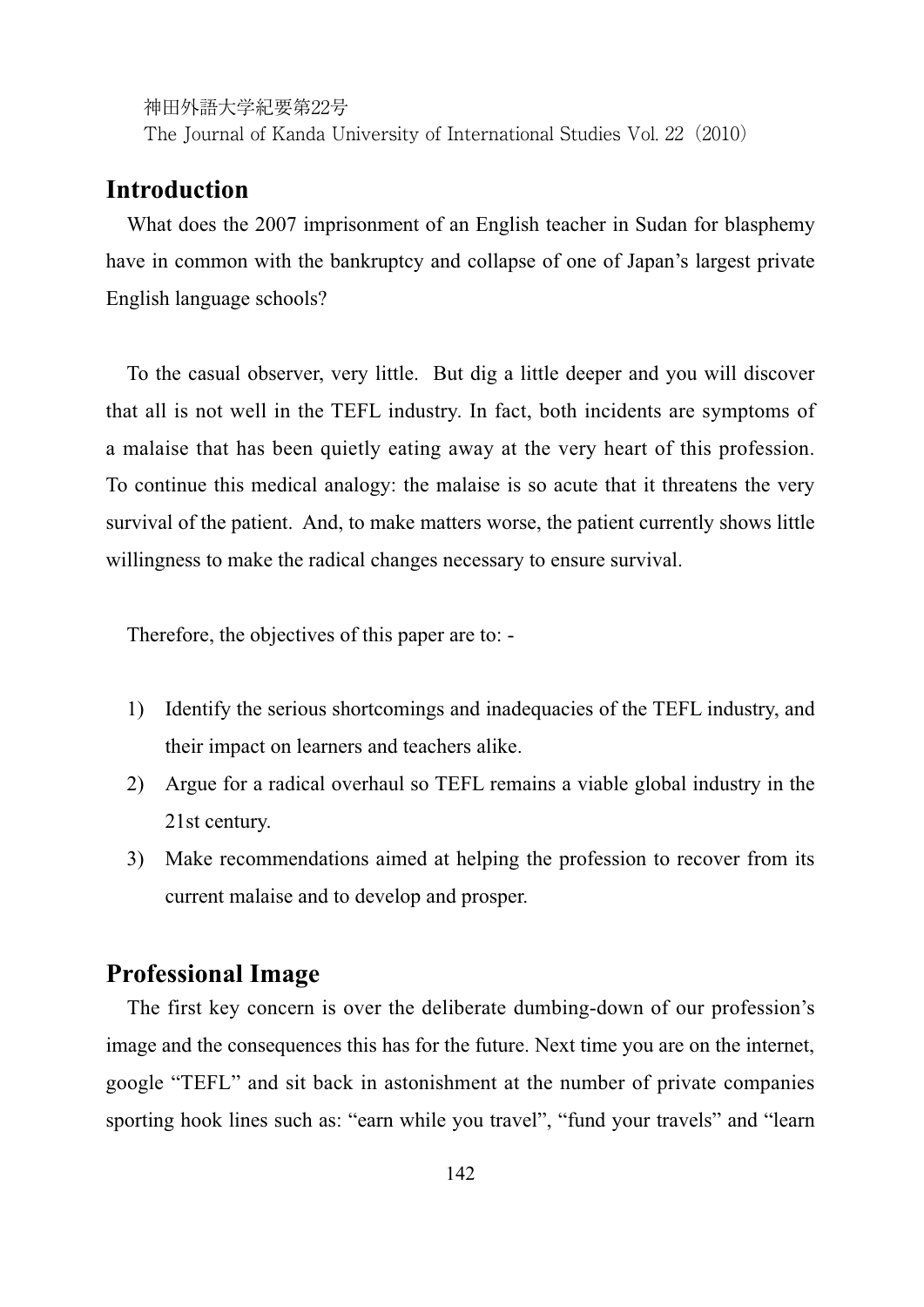to teach by the beach". Can we seriously conceive advertisements of this kind being used for other professions, such as law, medicine or engineering? Certainly not. So why focus on the idea that fun, frolics and cocktail-fuelled nights by the sea are the rewards of TEFL? A cynic may argue that the only reason is to attract people with no real idea of their vocation: a truly gloomy prospect for TEFL professionalism. Even the UK government (Directgov website, see references for URL) is not guilt-free, with its disgraceful - if not entirely willful - put-down of TEFL as "a tried and tested way for people to see the world while earning a living" – putting it on a par with that of a flight attendant.

Are we sending out the right kinds of messages about the characteristics of people who are best suited to become qualified TEFL teachers? Little attention seems to have been paid either by government policymakers, or the awarding and accrediting bodies, to the professional development of TEFL teachers to cope with the new demands of the 21st century. Kirkpatrick (2006) recognises the fundamental importance of this issue by calling for greater numbers of trained and qualified teachers in the EFL field. Kirkpatrick rightly infers that EFL is the world's only profession where a lack of vocational training can land you a job.

This essay calls on the existing bodies that represent TEFL teachers (such as IATEFL) to develop a more strategic approach to establishing TEFL as a proper profession on the same level as for example, doctors and lawyers. To be truly effective, one overarching body would be established to act globally across all countries where EFL teachers can be found. This body would work closely with government policymakers, teacher trainers and the bodies that award and accredit TEFL qualifications, to address the need for much greater professionalism in the industry.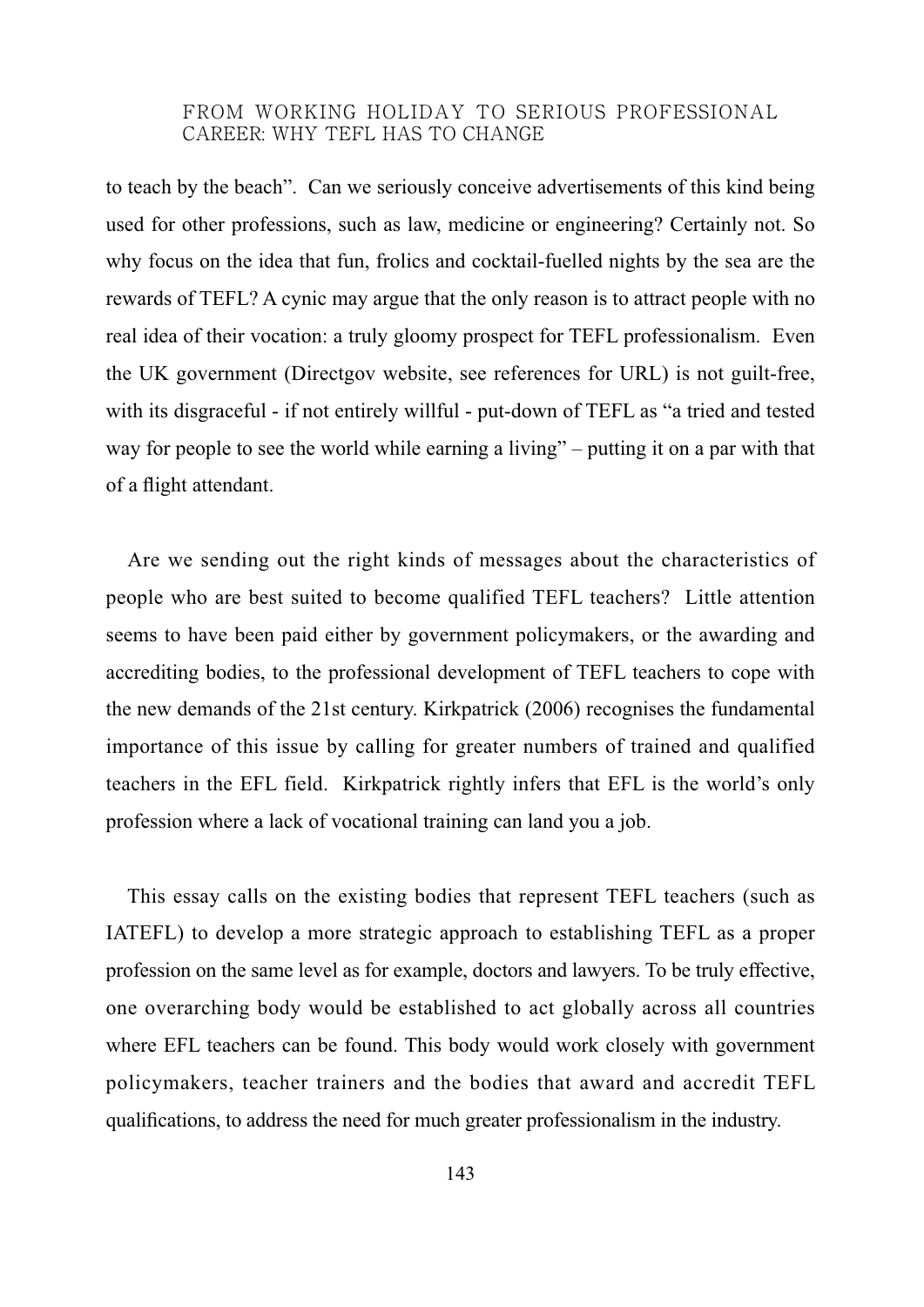The Journal of Kanda University of International Studies Vol. 22(2010)

## **Teacher Training**

The second concern is over the way that many TEFL teachers are trained. It should be apparent from the 2007 debacle involving British teacher Gillian Gibbons' imprisonment in Sudan, if not from our own experiences, that we can find ourselves, however unwittingly, imposing our own western learning expectations and values onto the people we teach, without recognising that our students may neither share nor appreciate those expectations or values. This fundamental weakness in the EFL training of teachers is indicative of a mindset deeply rooted in imperialism. TEFL training courses must begin to offer meaningful cultural training to teachers and how these cultural differences manifest in the classroom.

Inevitably, teachers who work without specific cultural training and who attempt – unwittingly - to impose a foreign and unfamiliar set of educational principles and values upon their students are likely to only succeed in inhibiting learning, demotivating their students or - at the very worst - causing serious cultural misunderstandings. Failure in this regard will only result in more Gillian Gibbons, perhaps with more tragic consequences.

TEFL training courses often push Communicative Language Teaching (a methodology popular in the west and the mainstay of TEFL courses, accredited or otherwise) as the way to teach, and that failure to do so implies that teachers are not modern (and by implication, effective). But it is clear that other methodologies do work. EFL circles are slowly coming around to the idea that CLT is not the Holy Grail it is sometimes perceived to be. Professional TEFL teachers will therefore seek to understand their students' needs and take account of their students' cultural environments and learning predispositions when selecting relevant teaching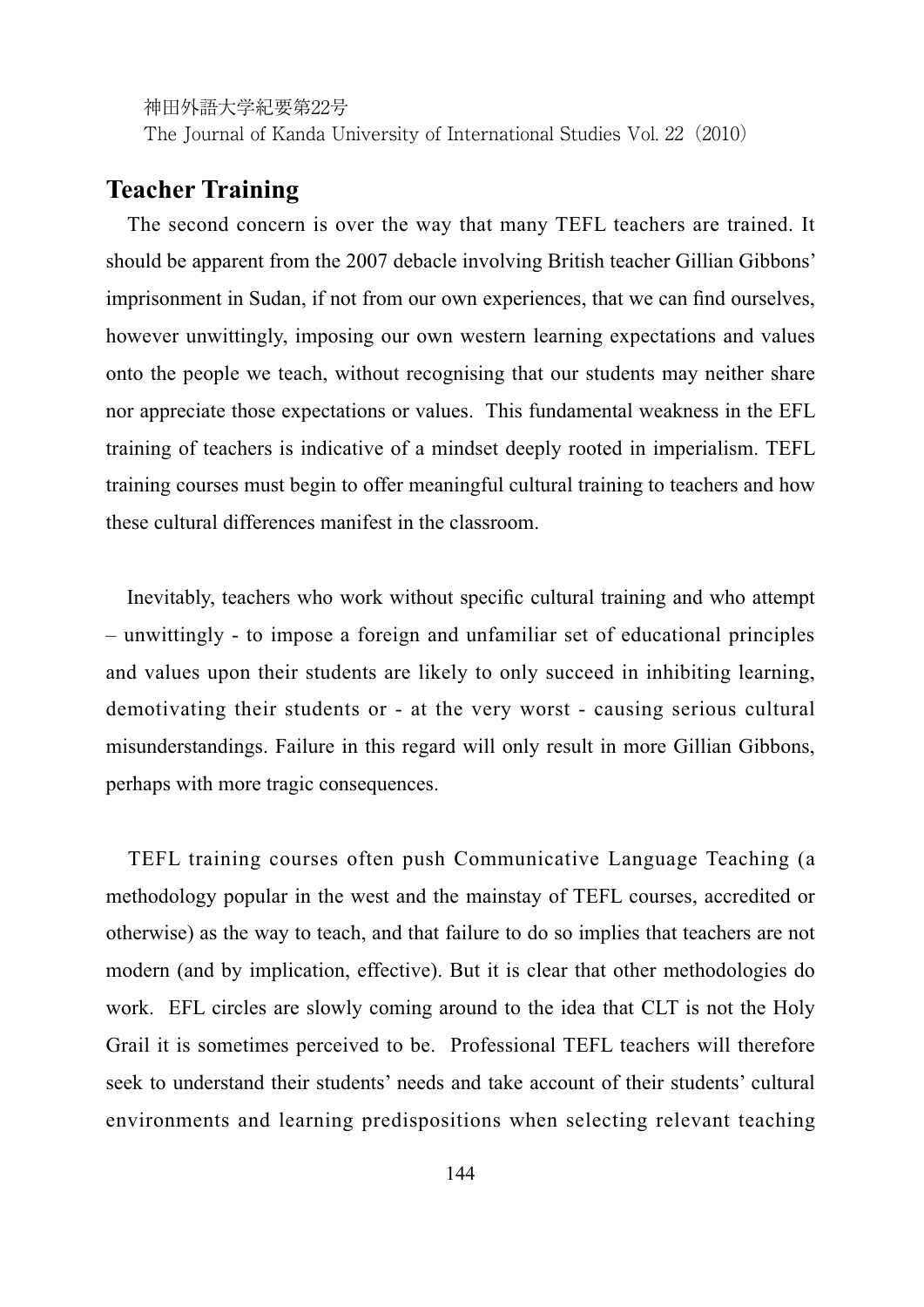methodologies, activities and materials. Again, an effective, professional TEFL Association with a global remit has a fundamental role to play in improving the content of TEFL teacher training in these regards.

## **Industry Regulation**

The third major concern is with the dubious business practices of certain large and influential private language schools and their lack of accountability to, or monitoring by, the TEFL community. Japan's largest private language school, NOVA, is a well known case. Nova's widespread deceit of potential students for the products offered and its refusal to provide refunds, caused many of its teachers to go unpaid for months on end, followed by the loss of their jobs and the ultimate demise of the company (Miyazaki, 2008)(Lewis, 2007)(Robertson, 2007). What is perhaps less well-known is that NOVA and certain other leading private schools in Japan have been under investigation for failing to enroll their teachers onto the national Employee Health and Pension scheme, denying them access to state medical cover to which employers as well as employees are required to contribute financially (Brophy 2005). Can it be that the TEFL community has buried its collective head in the sand when confronted with questionable business practice? Without a global, professional body to act as a watchdog, private schools need not uphold rigorous ethical standards in the way they provide their services.

The unethical practice of some schools doesn't end there however. Once again Kirkpatrick (2006) rightly identifies a further failing of our thoroughly unprofessional and unregulated industry. Certain EFL schools, it seems, are advertising high quality courses run by trained and/or experienced teachers, yet an accredited TEFL qualification is not required and many teachers are employed solely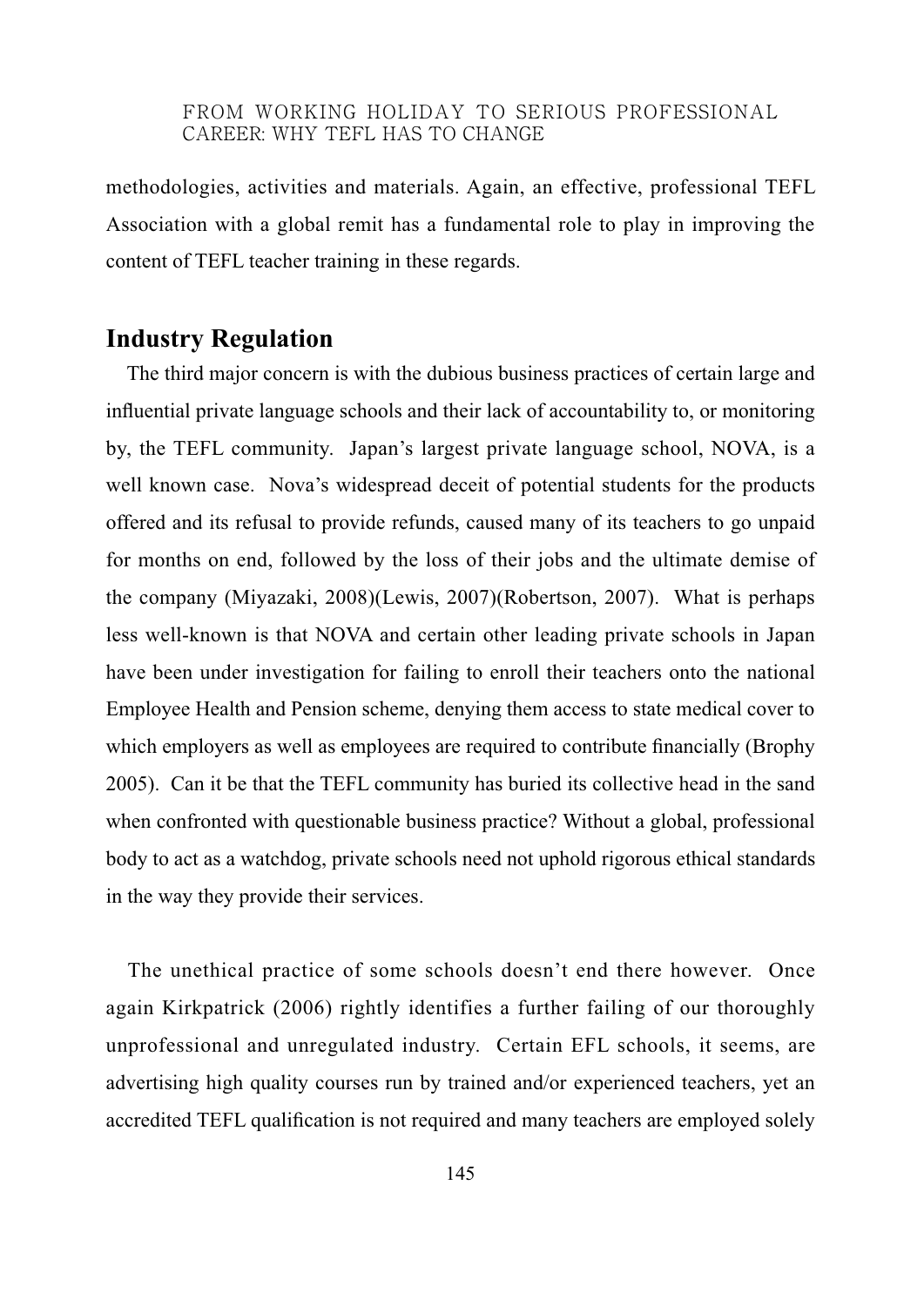The Journal of Kanda University of International Studies Vol. 22(2010)

on their being native speakers. Consequently, it can be argued that many of them may be misleading their customers in their advertising.

In the medical, legal and school-teaching professions, this highly unethical and unprofessional behaviour would be regarded as gross misconduct. Yet in the TEFL industry, it seems to be quietly brushed under the carpet or, worse, allowed to become accepted business practice.

In-house training of TEFL teachers should, as in other areas of the teaching profession, provide ongoing high quality tailored support to enable the individual teacher to deliver high quality learning. Sadly, in some private language schools, it simply doesn't. Not only is the training woefully inadequate, it is often primarily focused on indoctrination into company values and on performing sales pitches for company learning materials. A brief visit to a well known teacher's internet resource (Dave's ESL Café) shows that concerns over inadequate training are rife across the industry; this is a major challenge that must be addressed in raising the professional image of the TEFL teacher.

#### **Amateurism**

Like a virus in the bloodstream, amateurism seems to run through every aspect of the TEFL industry. Visit the AEON Japan recruitment webpage and look up their education theory and vision. Some TEFL professionals may see this as little more than a poorly explained, unsound and confused understanding of theories on language learning and acquisition, possibly spun to appear as a marketing advantage over other companies. Where was the regulation of this advertising by an independent professional body to ensure that the content is accurate and not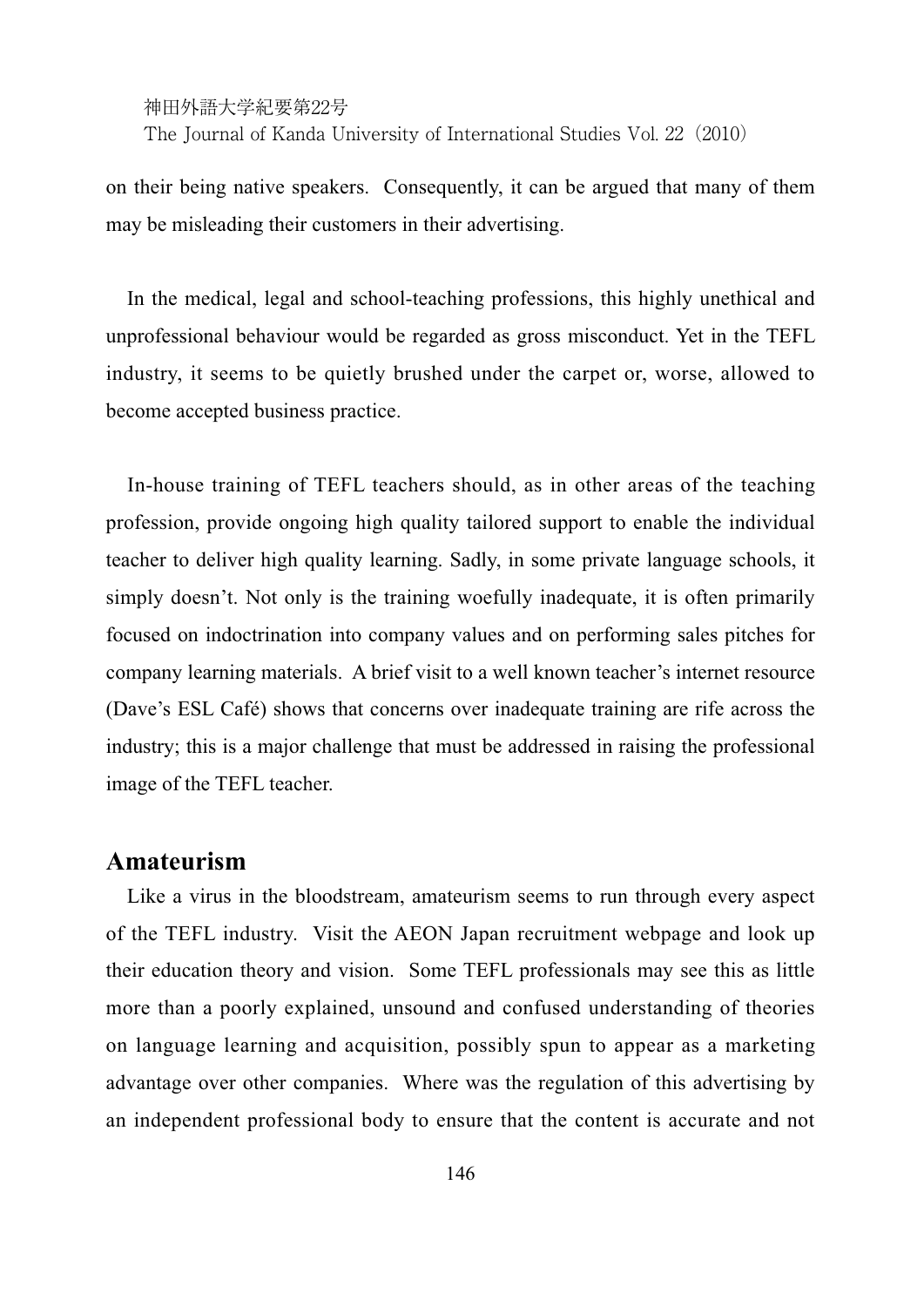misleading? Who ensured that new graduates considering the TEFL industry as a potential profession weren't misled by this information? While there are many websites offering advice and guidance to would-be TEFL teachers where is the authority, impartiality or reliability of their content?

Such amateurism is crippling our profession in two ways. Firstly, students are quick to discover that promises of quality teaching are remote from the reality. Many of these companies are trapped in a perpetual cycle of having to replace students who quit before their courses have completed. Not surprisingly, those students feel disillusioned with English language learning and the TEFL industry. This not only reduces the immediate customer base but is also a short-sighted business practice as it decimates much of the potential long term custom as well. Further, by failing to invest in a proper professional workforce they are ensuring that the above cycle is prolonged, as wave after wave of inexperienced, inadequately trained 'teachers' contributes to the disillusionment of learners.

To compound these fundamental problems, existing and potential teachers also become disillusioned with the lack of professionalism in the industry and move on to other areas. In these circumstances, it is conceivable that, at a point in the not too distant future, the ratio of EFL teachers joining/leaving will be so influential that the influx of new trainee teachers will drop off significantly due to the masses of poor publicity and realisation that the TEFL industry is sub-standard and lacking a robust professional development or career path. These companies then face a serious problem of replacing their staff loses. The consequent disruption will lead to further dissatisfaction of students and so the downward spiral will continue.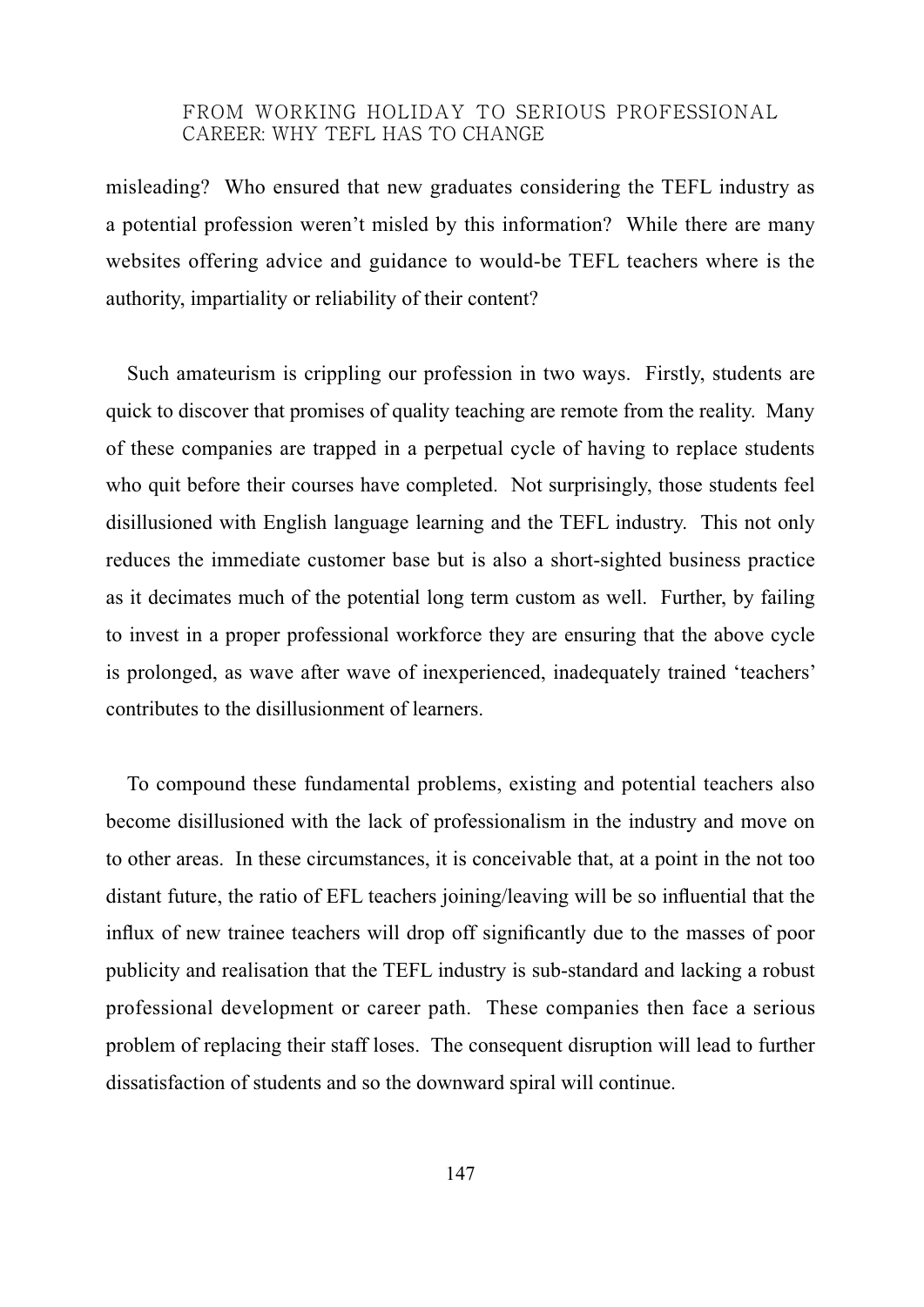The Journal of Kanda University of International Studies Vol. 22(2010)

## **The Road to Recovery**

As stated at the outset, the condition of the EFL patient is critical and unlikely to improve without radical intervention and willingness from within. Private language schools will not or cannot change their practices from within, for fear of losing profit and their jealously-guarded market share to rivals. It is the nature of the beast, and that is why the EFL teaching community must recognise that change can only be incentivised from without rather than within these businesses. An international, authoritative, professional EFL watchdog is required to:

- Ɣ provide EFL schools with comprehensive advice and guidance on achieving high EFL standards
- encourage those schools to adhere to challenging standards of EFL and business probity;
- monitor and reinforce those standards
- $\bullet$  establish and maintain a "whitelist" a record freely available in the public domain that identifies those schools that meet the minimum criteria

It should be clear from the arguments advanced above that TEFL is simply failing in its key objective which must be to offer high quality, professional language learning that will enable the students to communicate effectively in their target language. The following first principles may help those who want to see TEFL move on and prosper from its current malaise and achieve this objective:

- There must be a single global, high quality, independent voluntary organisation to represent the interest of the TEFL profession.
- Recruitment and training campaigns by government and private companies must shift away from the notion of TEFL as an "earn while you travel"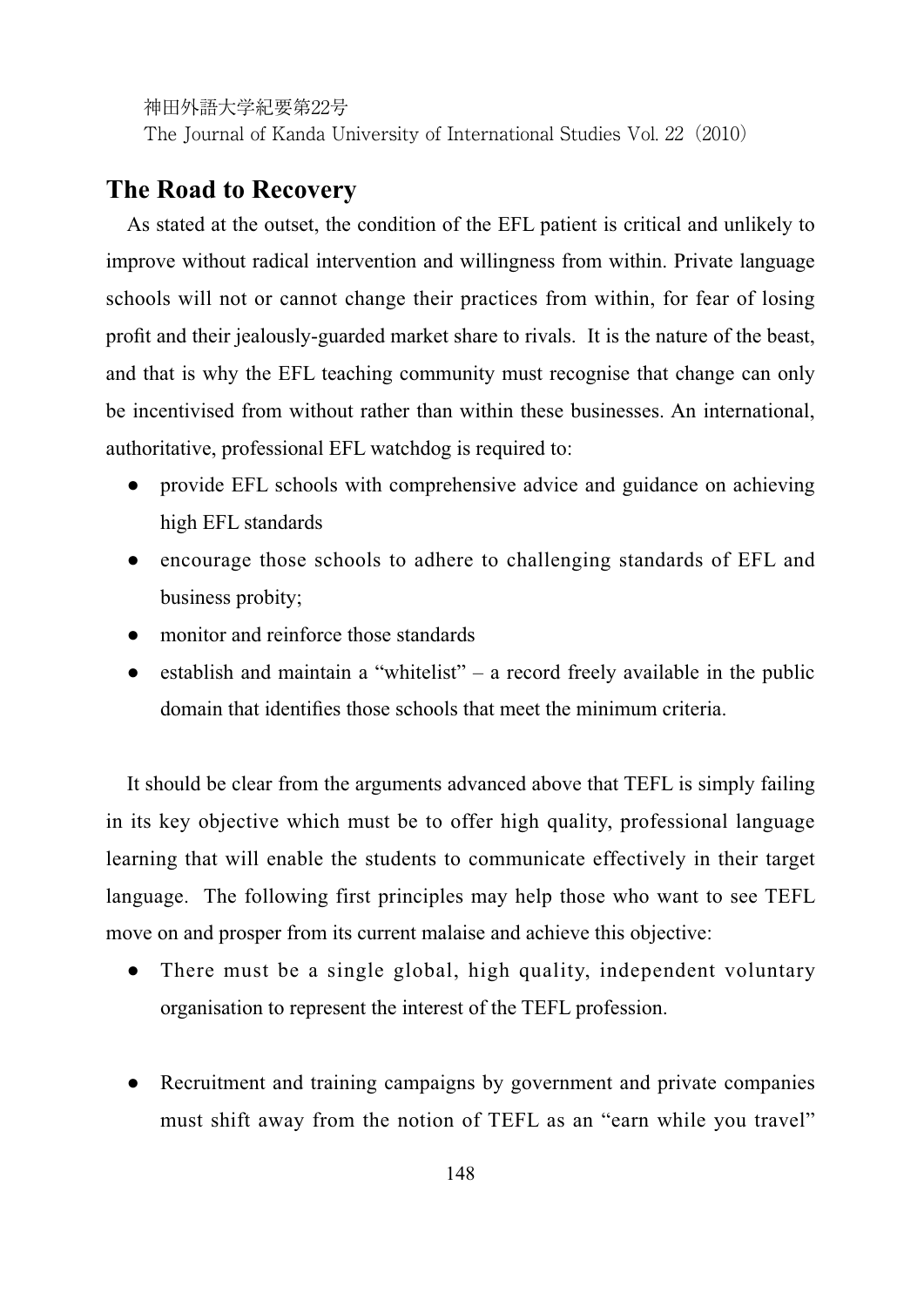experience and toward a more focused emphasis on TEFL as a high quality career that ranks equally alongside other professions

- The establishment of a proper career path for TEFL teachers supported by a rigorous Professional Development System. TEFL must be a serious and viable career option and training programs will need to be lengthened to reflect this.
- All EFL teachers must go through the same types of extended training in learner psychology, conflict resolution and classroom management. This should help ensure that all teachers are professional and competent.
- The extended TEFL training must include cultural/educational context awareness units. Trainee teachers would be able to specialise in specific cultures or educational contexts.
- TEFL teachers must be trained to appreciate that teaching approaches and methodologies are tools that can be brought in to use as the need arises and as cultural environment dictates
- An EFL watchdog must be established to help private language schools achieve acceptable standards of probity in teacher and student recruitment and support.

The challenges that lie ahead are truly enormous and the road to EFL's recovery has to be grounded in the patient's determination to improve. Perhaps the next step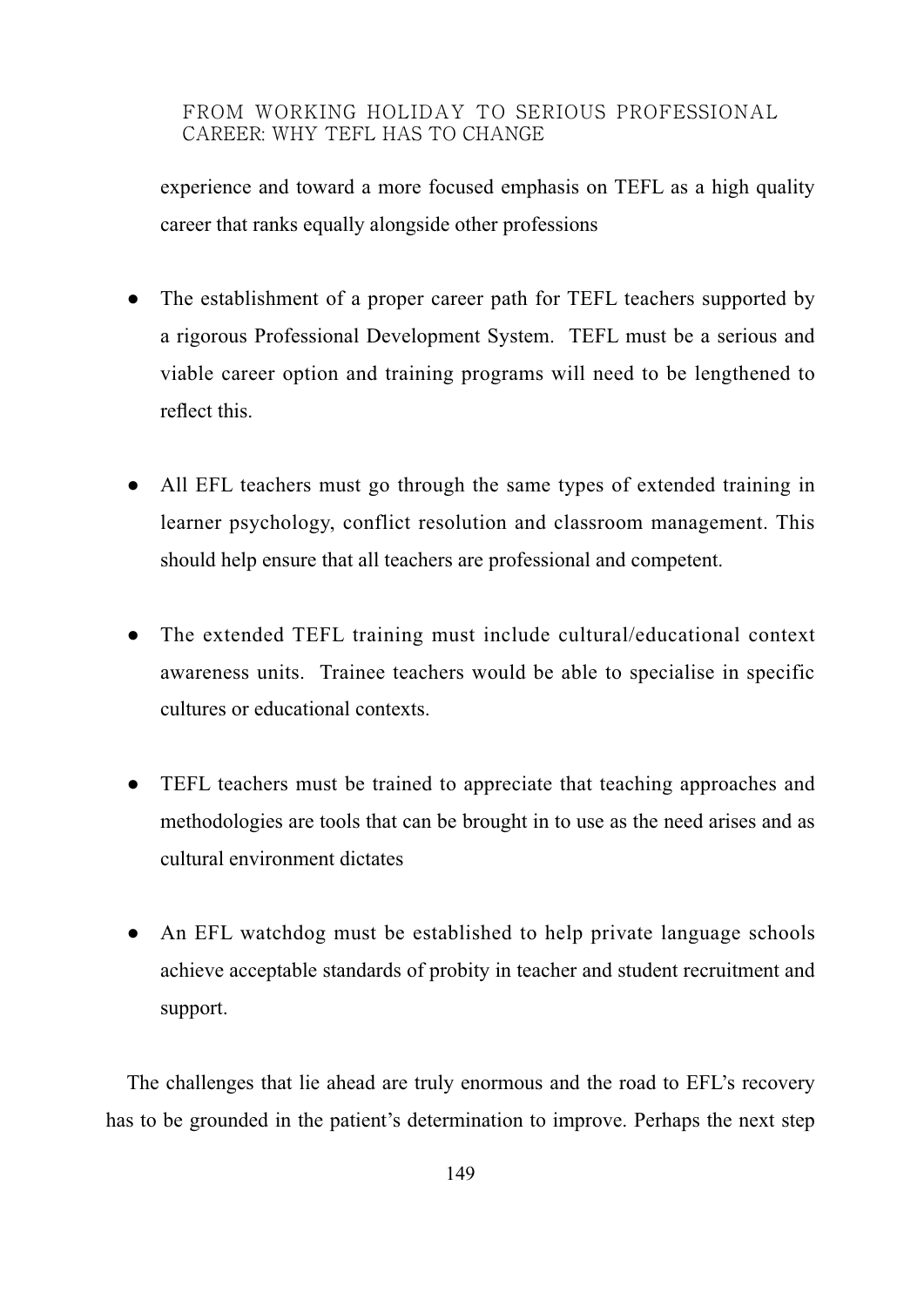神田外語大学紀要第22号 The Journal of Kanda University of International Studies Vol. 22(2010)

following this essay is the establishment of a think tank that can pull together the key players and set out proposals for a strategy to ensure EFL has a future in the 21st century.

## **References**

- AEON 2009 *Learning and Acquisition Method.* Retrieved February 02, 2009 from http://www.aeonet.com/education/learning.html
- Brophy, B. 2005 *English schools face huge insurance probe.* Retrieved February 02, 2009, from http://search.japantimes.co.jp/cgi-bin/fl20050412zg.html

Directgov 2009 *Teaching English as a Foreign Language (TEFL).* Retrieved February 02, 2009, from http://www.direct.gov.uk/en/BritonsLivingAbroad/EducationAndJobs/ DG\_10020027

- ESL Café 2009 *Job Discussion Forums.* Available from http://forums.eslcafe.com/job/viewforum.php?f=11
- Kirkpatrick, A. 2006 *No experience necessary?* Retrieved February 02, 2009, from http://www.guardian.co.uk/education/2006/jan/20/tefl3
- Lewis, L. 2007 *Western teachers in Japan face redundancy as Nova language schools close.* Retrieved February 02, 2009, from http://www.timesonline.co.uk/tol/news/world/asia/article2745177.ece